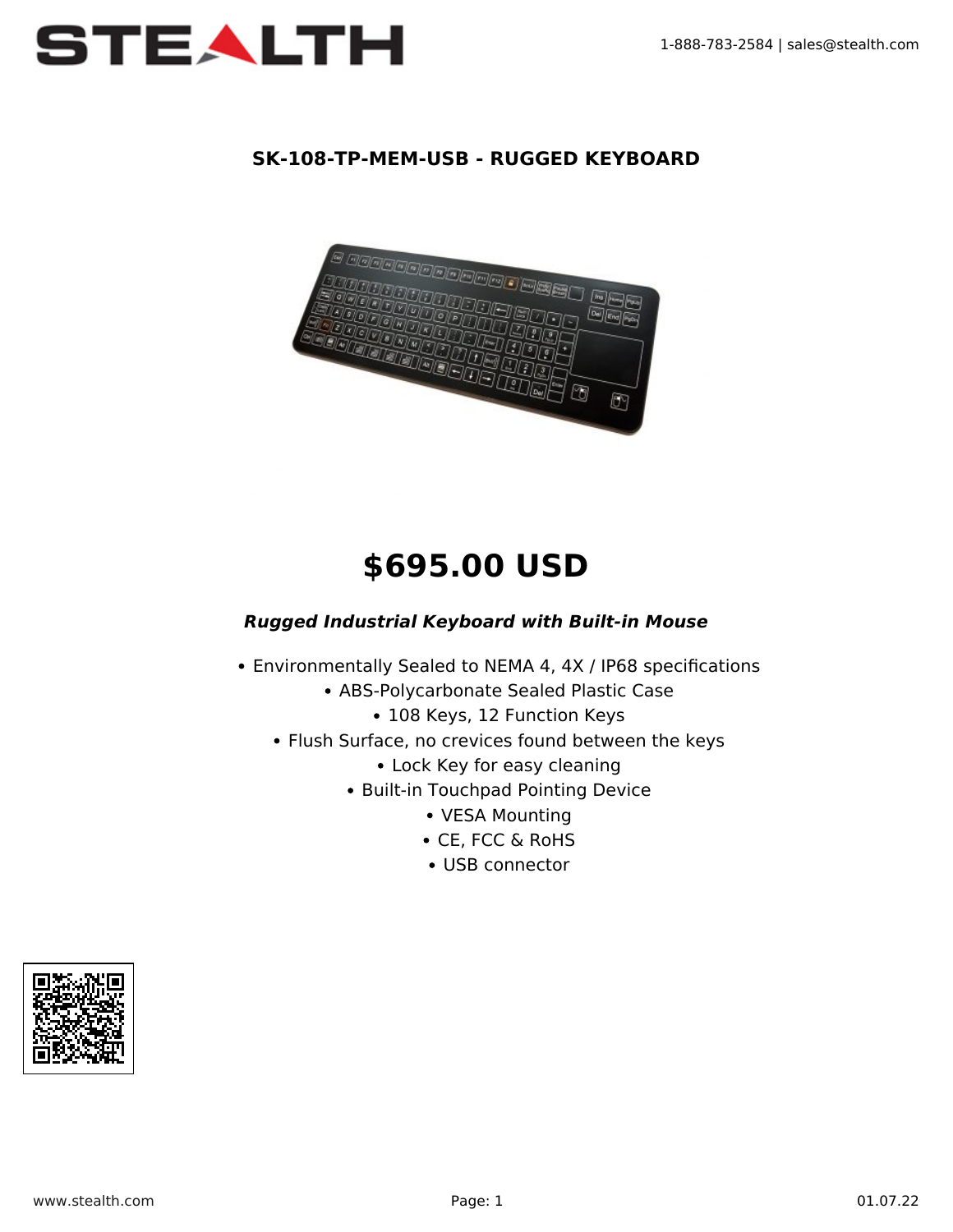

#### **GALLERY IMAGES**



## **PRODUCT DESCRIPTION**

The Stealth Computer model SK-108-TP-MEM-USB is an excellent solution for space saving needs. An ultra-thin and compact unit, it measures only 1.06 inches (27mm) in height, while featuring an integrated touchpad for fast and accurate cursor position, eliminating the need for an external mouse.

The SK-108-TP-MEM-USB features a FN + LOCK combination key to disable the entire keyboard for easy cleaning. The keyboard surface is flush with anti-microbial functionalities, the fonts printed on the film underneath will never fade, and is made of durable, scratch-proof polyester to withstand to most chemicals and liquids under the harshest environments.

The keyboard lacks the crevices found between the keys of a regular keyboard, which is protected against dust, dirt, grease and corrosive liquids to NEMA 4X / IP68, which means it can withstand directed hose water, disinfectants, environmental contaminants and heavy industrial use. Ideal for use in Industrial automation, pharmaceutical, oil and gas, food and beverage, clean or dirty manufacturing environments and warehouses.

Stealth's [industrial keyboards](https://www.stealth.com/ruggedkeyboards/) and pointing devices are also available in stainless steel, desktop, panel mount, rack mount, open-frame, kiosk/public access and with illuminated / backlit features.